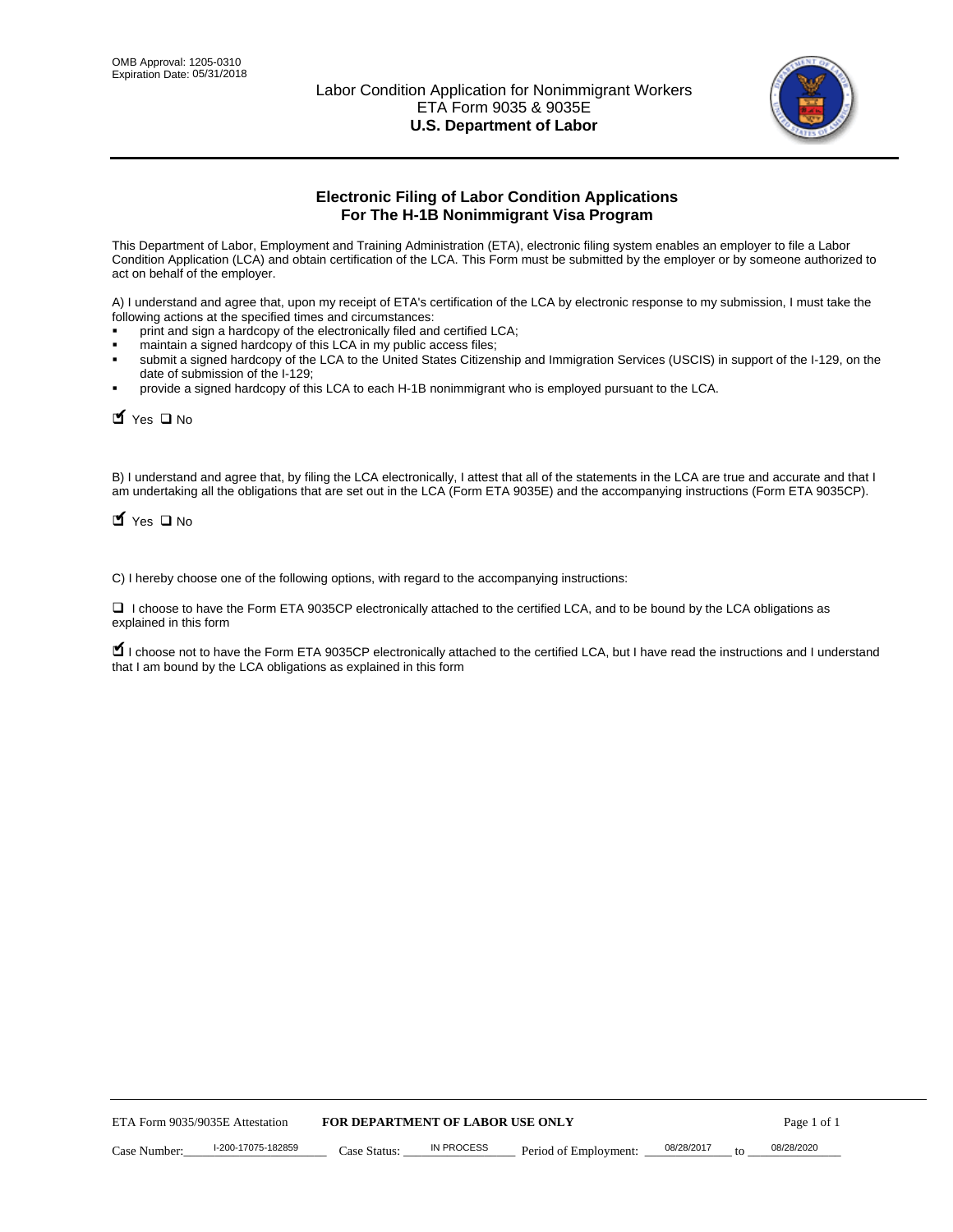# Labor Condition Application for Nonimmigrant Workers ETA Form 9035 & 9035E **U.S. Department of Labor**



*Please read and review the filing instructions carefully before completing the ETA Form 9035 or 9035E. A copy of the instructions can be found at http://www.foreignlaborcert.doleta.gov/. In accordance with Federal Regulations at 20 CFR 655.730(b), incomplete or obviously inaccurate Labor Condition Applications (LCAs) will not be certified by the Department of Labor. If the employer has received permission from the Administrator of the Office of Foreign Labor Certification to submit this form non-electronically, ALL required fields/items containing an asterisk ( \* ) must be completed as well as any fields/items where a response is conditional as indicated by the section ( § ) symbol.* 

# **A. Employment-Based Nonimmigrant Visa Information**

1. Indicate the type of visa classification supported by this application *(Write classification symbol)*: \*

### **B. Temporary Need Information**

| 3. SOC (ONET/OES) occupation title *                                                                 |  |  |
|------------------------------------------------------------------------------------------------------|--|--|
|                                                                                                      |  |  |
|                                                                                                      |  |  |
|                                                                                                      |  |  |
| <b>COMPUTER PROGRAMMERS</b>                                                                          |  |  |
| <b>Period of Intended Employment</b>                                                                 |  |  |
| 6. End Date *<br>08/28/2017<br>08/28/2020<br>(mm/dd/yyyy)                                            |  |  |
| 7. Worker positions needed/basis for the visa classification supported by this application           |  |  |
| Total Worker Positions Being Requested for Certification *                                           |  |  |
| (indicate the total workers in each applicable category based on the total workers identified above) |  |  |
| 0<br>d. New concurrent employment *                                                                  |  |  |
| e. Change in employer *<br>0                                                                         |  |  |
| 0<br>f. Amended petition *                                                                           |  |  |
|                                                                                                      |  |  |
|                                                                                                      |  |  |
|                                                                                                      |  |  |
|                                                                                                      |  |  |
|                                                                                                      |  |  |
| $\overline{6. \quad \text{State}}^*_{\quad NJ}$<br>7. Postal code *<br>08854                         |  |  |
| 9. Province<br><b>NA</b>                                                                             |  |  |
| 11. Extension $N/A$                                                                                  |  |  |
| 13. NAICS code (must be at least 4-digits) *<br>541511                                               |  |  |
|                                                                                                      |  |  |
|                                                                                                      |  |  |

# **C. Employer Information**

| 1. Legal business name *<br>MARLABS, INC.                                                                    |                         |                           |  |
|--------------------------------------------------------------------------------------------------------------|-------------------------|---------------------------|--|
| 2. Trade name/Doing Business As (DBA), if applicable NA                                                      |                         |                           |  |
| 3. Address 1 *<br>1 CORPORATE PLACE SOUTH FL3                                                                |                         |                           |  |
| 4. Address 2<br><b>NA</b>                                                                                    |                         |                           |  |
| 5. City *<br><b>PISCATAWAY</b>                                                                               | 6. State *<br><b>NJ</b> | 7. Postal code *<br>08854 |  |
| 8. Country *                                                                                                 | 9. Province             |                           |  |
| UNITED STATES OF AMERICA                                                                                     | NA.                     |                           |  |
| 10. Telephone number *<br>7326941000                                                                         | 11. Extension<br>N/A    |                           |  |
| 12. Federal Employer Identification Number (FEIN from IRS) *<br>13. NAICS code (must be at least 4-digits) * |                         |                           |  |
| 541816287                                                                                                    | 541511                  |                           |  |

# ETA Form 9035/9035E **FOR DEPARTMENT OF LABOR USE ONLY** Page 1 of 5<br>Case Number: 1-200-17075-182859 Case Status: IN PROCESS Period of Employment: 08/28/2017 to 08/28/2020

Case Number: 1-200-17075-182859 Case Status: IN PROCESS Period of Employment: 08/28/2017 to 08/28/2020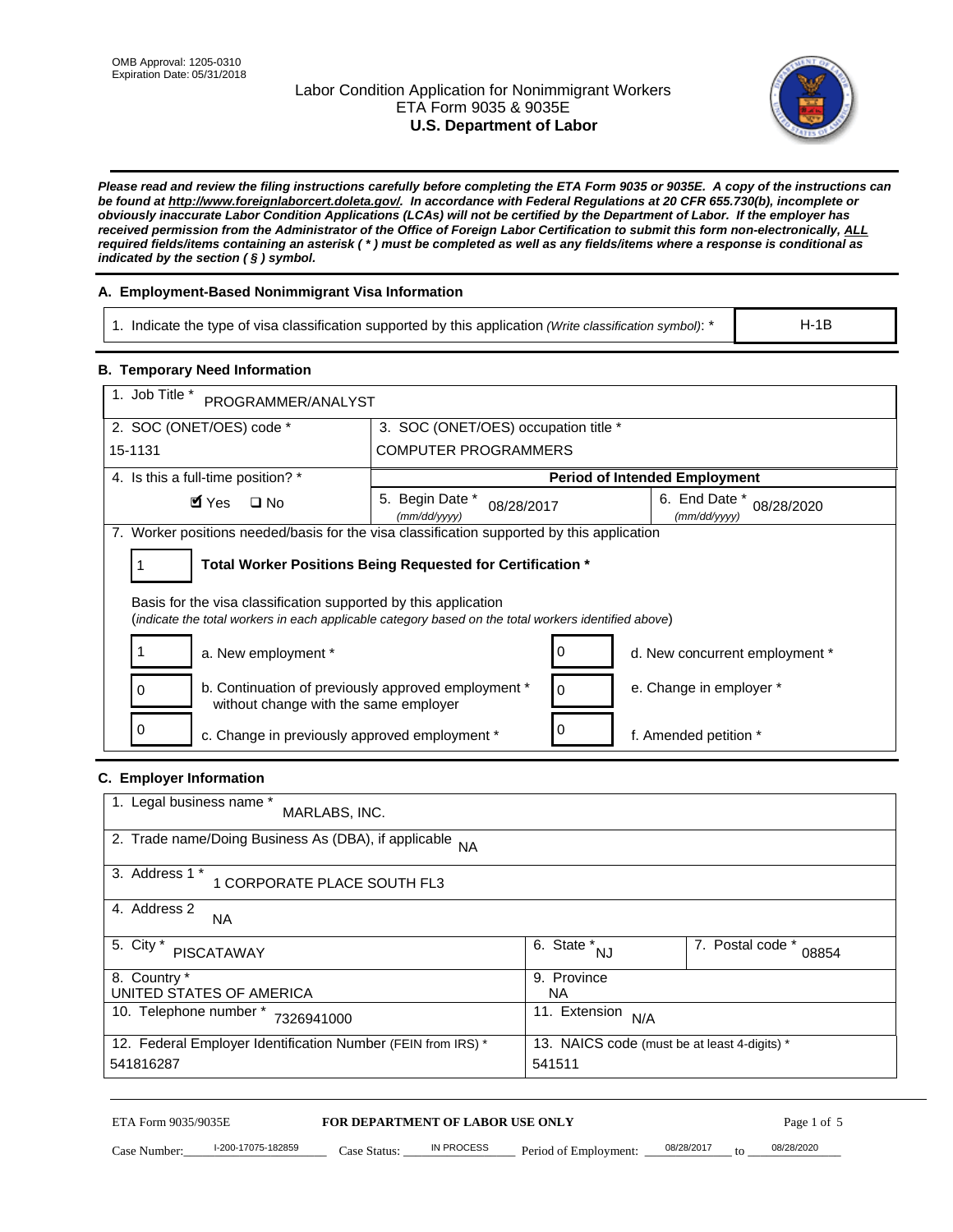

# **D. Employer Point of Contact Information**

**Important Note**: The information contained in this Section must be that of an employee of the employer who is authorized to act on behalf of the employer in labor certification matters. The information in this Section must be different from the agent or attorney information listed in Section E, unless the attorney is an employee of the employer.

| 1. Contact's last (family) name *                  | 2. First (given) name * |                                  | 3. Middle name(s) *       |  |
|----------------------------------------------------|-------------------------|----------------------------------|---------------------------|--|
| <b>VIDYADHARAN</b>                                 | <b>SANJAY</b>           |                                  | <b>NA</b>                 |  |
| 4. Contact's job title *<br><b>GENERAL COUNSEL</b> |                         |                                  |                           |  |
| 5. Address 1 *<br>ONE CORPORATE PLACE SOUTH FL3    |                         |                                  |                           |  |
| 6. Address 2<br>N/A                                |                         |                                  |                           |  |
| 7. City *<br><b>PISCATAWAY</b>                     |                         | $\overline{8}$ . State $*$<br>NJ | 9. Postal code *<br>08854 |  |
| 10. Country *<br>UNITED STATES OF AMERICA          |                         | 11. Province<br><b>NA</b>        |                           |  |
| 12. Telephone number *<br>Extension<br>13.         |                         | 14. E-Mail address               |                           |  |
| 7326941000<br>1600                                 |                         | SANJAY@MARLABS.COM               |                           |  |

# **E. Attorney or Agent Information (If applicable)**

| VIDYADHARAN                                                                                                                                         | SANJAY                           |                                           |                                          | <b>NA</b>                 |                                                      |                        |
|-----------------------------------------------------------------------------------------------------------------------------------------------------|----------------------------------|-------------------------------------------|------------------------------------------|---------------------------|------------------------------------------------------|------------------------|
| 4. Contact's job title * GENERAL COUNSEL                                                                                                            |                                  |                                           |                                          |                           |                                                      |                        |
| 5. Address 1 * ONE CORPORATE PLACE SOUTH FL3                                                                                                        |                                  |                                           |                                          |                           |                                                      |                        |
| 6. Address 2<br>N/A                                                                                                                                 |                                  |                                           |                                          |                           |                                                      |                        |
| 7. City * PISCATAWAY                                                                                                                                |                                  | $\overline{\phantom{a}}$ 8. State $^*$ NJ |                                          | 9. Postal code *<br>08854 |                                                      |                        |
| 10. Country *<br>UNITED STATES OF AMERICA                                                                                                           |                                  | 11. Province<br><b>NA</b>                 |                                          |                           |                                                      |                        |
| 12. Telephone number *<br>7326941000                                                                                                                | 13. Extension<br>1600            |                                           | 14. E-Mail address<br>SANJAY@MARLABS.COM |                           |                                                      |                        |
| E. Attorney or Agent Information (If applicable)                                                                                                    |                                  |                                           |                                          |                           |                                                      |                        |
| 1. Is the employer represented by an attorney or agent in the filing of this application? *<br>If "Yes", complete the remainder of Section E below. |                                  |                                           |                                          |                           | $\square$ Yes                                        | <b>M</b> <sub>No</sub> |
| 2. Attorney or Agent's last (family) name §                                                                                                         | 3. First (given) name §          |                                           |                                          |                           | 4. Middle name(s) $\sqrt{s}$                         |                        |
| N/A                                                                                                                                                 | N/A                              |                                           |                                          | N/A                       |                                                      |                        |
| 5. Address 1 $\frac{1}{9}$ N/A                                                                                                                      |                                  |                                           |                                          |                           |                                                      |                        |
| 6. Address 2<br>N/A                                                                                                                                 |                                  |                                           |                                          |                           |                                                      |                        |
| 7. City §<br>N/A                                                                                                                                    |                                  | N/A                                       | 8. State §<br>9. Postal code §<br>N/A    |                           |                                                      |                        |
| 10. Country §<br>N/A                                                                                                                                |                                  | 11. Province<br>N/A                       |                                          |                           |                                                      |                        |
| 12. Telephone number §                                                                                                                              | 13. Extension                    | 14. E-Mail address                        |                                          |                           |                                                      |                        |
| N/A                                                                                                                                                 | N/A                              | N/A                                       |                                          |                           |                                                      |                        |
| 15. Law firm/Business name §                                                                                                                        |                                  |                                           | 16. Law firm/Business FEIN §             |                           |                                                      |                        |
| N/A                                                                                                                                                 |                                  |                                           | N/A                                      |                           |                                                      |                        |
| 17. State Bar number (only if attorney) §                                                                                                           |                                  |                                           | standing (only if attorney) §            |                           | 18. State of highest court where attorney is in good |                        |
| N/A                                                                                                                                                 |                                  | N/A                                       |                                          |                           |                                                      |                        |
| 19. Name of the highest court where attorney is in good standing (only if attorney) §                                                               |                                  |                                           |                                          |                           |                                                      |                        |
| N/A                                                                                                                                                 |                                  |                                           |                                          |                           |                                                      |                        |
|                                                                                                                                                     |                                  |                                           |                                          |                           |                                                      |                        |
|                                                                                                                                                     |                                  |                                           |                                          |                           |                                                      |                        |
|                                                                                                                                                     |                                  |                                           |                                          |                           |                                                      |                        |
|                                                                                                                                                     |                                  |                                           |                                          |                           |                                                      |                        |
|                                                                                                                                                     |                                  |                                           |                                          |                           |                                                      |                        |
|                                                                                                                                                     |                                  |                                           |                                          |                           |                                                      |                        |
|                                                                                                                                                     |                                  |                                           |                                          |                           |                                                      |                        |
| ETA Form 9035/9035E                                                                                                                                 | FOR DEPARTMENT OF LABOR USE ONLY |                                           |                                          |                           | Page 2 of 5                                          |                        |
| I-200-17075-182859                                                                                                                                  | IN PROCESS                       |                                           |                                          | 08/28/2017                | 08/28/2020                                           |                        |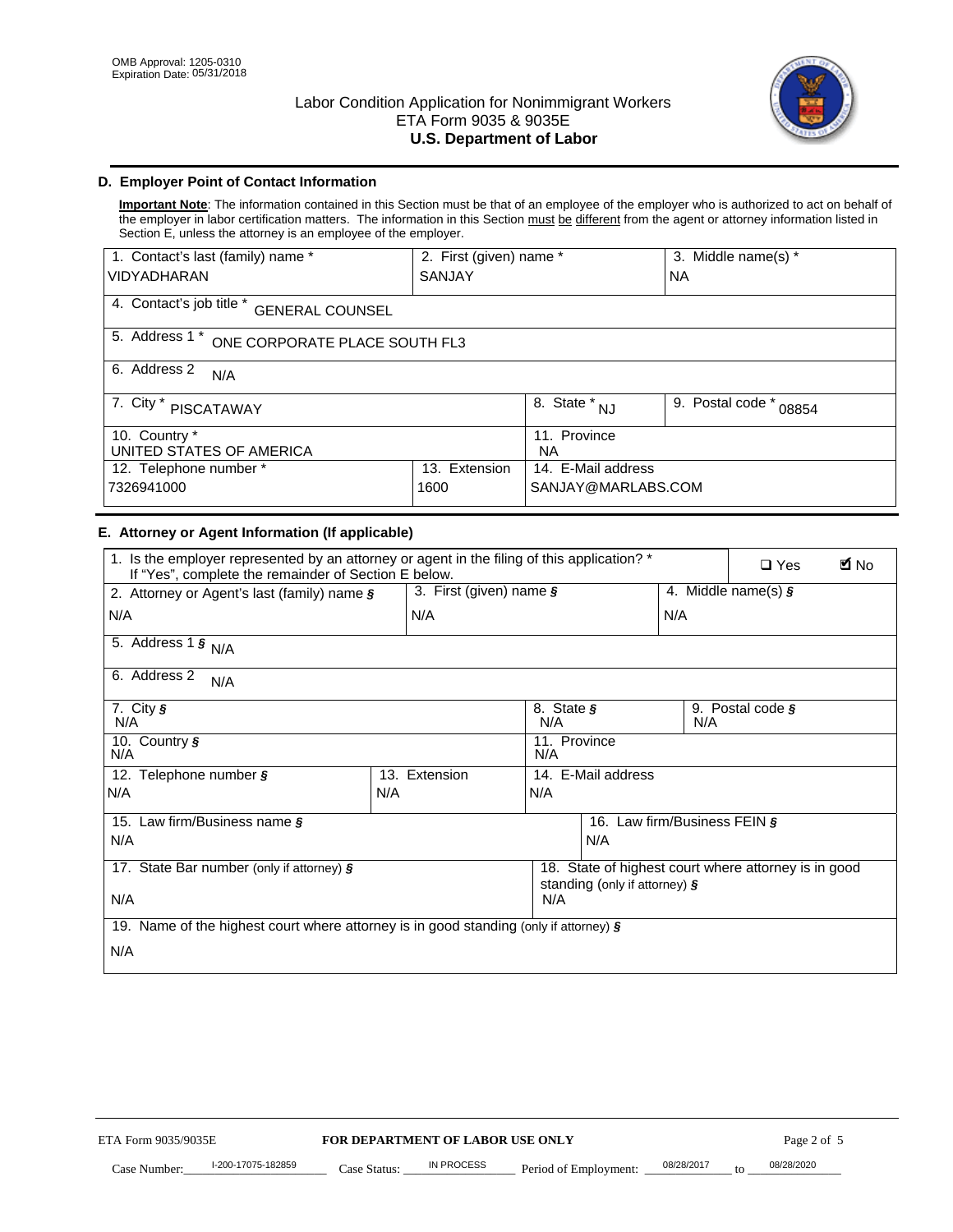**F. Rate of Pay** 

# Labor Condition Application for Nonimmigrant Workers ETA Form 9035 & 9035E **U.S. Department of Labor**



| <b>F.</b> Rate of Pay          |                                                  |
|--------------------------------|--------------------------------------------------|
| 1. Wage Rate (Required)        | 2. Per: (Choose only one) *                      |
| 75000.00<br>From: \$<br>$\ast$ | □ Week □ Bi-Weekly □ Month ■ Year<br>$\Box$ Hour |
| N/A<br>To: \$                  |                                                  |

## **G. Employment and Prevailing Wage Information**

#### *a. Place of Employment 1*

| From: \$                                                                                                                                                                                                                                                                                                                                                                                                                                                                                                                                                                                                                                                                                                                                                                                                                                                              | 75000.00<br>$\ast$<br>To: $\S$<br>N/A                                                                                                                                                                                                                                                                                                                                                                                                                                                                                                                                                                                                                                                                                                | $\Box$ Hour                                                                           | $\Box$ Week $\Box$ Bi-Weekly                                        | $\blacksquare$ Year<br>$\Box$ Month |
|-----------------------------------------------------------------------------------------------------------------------------------------------------------------------------------------------------------------------------------------------------------------------------------------------------------------------------------------------------------------------------------------------------------------------------------------------------------------------------------------------------------------------------------------------------------------------------------------------------------------------------------------------------------------------------------------------------------------------------------------------------------------------------------------------------------------------------------------------------------------------|--------------------------------------------------------------------------------------------------------------------------------------------------------------------------------------------------------------------------------------------------------------------------------------------------------------------------------------------------------------------------------------------------------------------------------------------------------------------------------------------------------------------------------------------------------------------------------------------------------------------------------------------------------------------------------------------------------------------------------------|---------------------------------------------------------------------------------------|---------------------------------------------------------------------|-------------------------------------|
| G. Employment and Prevailing Wage Information<br>Important Note: It is important for the employer to define the place of intended employment with as much geographic specificity as possible<br>The place of employment address listed below must be a physical location and cannot be a P.O. Box. The employer may use this section<br>to identify up to three (3) physical locations and corresponding prevailing wages covering each location where work will be performed and<br>the electronic system will accept up to 3 physical locations and prevailing wage information. If the employer has received approval from the<br>Department of Labor to submit this form non-electronically and the work is expected to be performed in more than one location, an<br>attachment must be submitted in order to complete this section.<br>a. Place of Employment 1 |                                                                                                                                                                                                                                                                                                                                                                                                                                                                                                                                                                                                                                                                                                                                      |                                                                                       |                                                                     |                                     |
| 1. Address 1 *<br>2. Address 2                                                                                                                                                                                                                                                                                                                                                                                                                                                                                                                                                                                                                                                                                                                                                                                                                                        | 6 ARMSTRONG RD, 4TH FLOOR                                                                                                                                                                                                                                                                                                                                                                                                                                                                                                                                                                                                                                                                                                            |                                                                                       |                                                                     |                                     |
| 3. City $*$<br><b>SHELTON</b><br>5. State/District/Territory *<br><b>CT</b>                                                                                                                                                                                                                                                                                                                                                                                                                                                                                                                                                                                                                                                                                                                                                                                           |                                                                                                                                                                                                                                                                                                                                                                                                                                                                                                                                                                                                                                                                                                                                      |                                                                                       | 4. County *<br><b>FAIRFIELD COUNTY</b><br>6. Postal code *<br>06484 |                                     |
| 7. Agency which issued prevailing wage §<br>N/A                                                                                                                                                                                                                                                                                                                                                                                                                                                                                                                                                                                                                                                                                                                                                                                                                       | Prevailing Wage Information (corresponding to the place of employment location listed above)                                                                                                                                                                                                                                                                                                                                                                                                                                                                                                                                                                                                                                         | N/A                                                                                   | 7a. Prevailing wage tracking number (if applicable) §               |                                     |
| 8. Wage level *<br>$\Box$<br>9. Prevailing wage *<br>S                                                                                                                                                                                                                                                                                                                                                                                                                                                                                                                                                                                                                                                                                                                                                                                                                | <b>M</b><br>$\Box$<br>III<br>74901.00                                                                                                                                                                                                                                                                                                                                                                                                                                                                                                                                                                                                                                                                                                | $\Box$ IV<br>$\Box$ N/A<br>10. Per: (Choose only one) *<br>$\Box$ Hour<br>$\Box$ Week | □ Bi-Weekly                                                         | ■ Year<br>$\Box$ Month              |
| 11. Prevailing wage source (Choose only one) *<br>11a. Year source published *                                                                                                                                                                                                                                                                                                                                                                                                                                                                                                                                                                                                                                                                                                                                                                                        | <b>¤</b> OES<br><b>CBA</b><br>$\Box$<br>11b. If "OES", and SWA/NPC did not issue prevailing wage OR "Other" in question 11,                                                                                                                                                                                                                                                                                                                                                                                                                                                                                                                                                                                                          | □ SCA<br>DBA<br>$\Box$                                                                | □                                                                   | Other                               |
| 2016                                                                                                                                                                                                                                                                                                                                                                                                                                                                                                                                                                                                                                                                                                                                                                                                                                                                  | specify source $\boldsymbol{\S}$<br>OFLC ONLINE DATA CENTER                                                                                                                                                                                                                                                                                                                                                                                                                                                                                                                                                                                                                                                                          |                                                                                       |                                                                     |                                     |
| H. Employer Labor Condition Statements<br>Important Note: In order for your application to be processed, you MUST read Section H of the Labor Condition Application - General<br>Instructions Form ETA 9035CP under the heading "Employer Labor Condition Statements" and agree to all four (4) labor condition statements<br>summarized below:<br>(1)<br>(2)<br>workers similarly employed.<br>(3)<br>employment.<br>(4)<br>1. <i>I have read and agree to</i> Labor Condition Statements 1, 2, 3, and 4 above and as fully explained in Section H<br>of the Labor Condition Application - General Instructions - Form ETA 9035CP. *                                                                                                                                                                                                                                 | Wages: Pay nonimmigrants at least the local prevailing wage or the employer's actual wage, whichever is higher, and pay for non-<br>productive time. Offer nonimmigrants benefits on the same basis as offered to U.S. workers.<br><b>Working Conditions:</b> Provide working conditions for nonimmigrants which will not adversely affect the working conditions of<br>Strike, Lockout, or Work Stoppage: There is no strike, lockout, or work stoppage in the named occupation at the place of<br>Notice: Notice to union or to workers has been or will be provided in the named occupation at the place of employment. A copy of<br>this form will be provided to each nonimmigrant worker employed pursuant to the application. |                                                                                       |                                                                     | <b>Ø</b> Yes<br>$\square$ No        |
| ETA Form 9035/9035E<br>I-200-17075-182859                                                                                                                                                                                                                                                                                                                                                                                                                                                                                                                                                                                                                                                                                                                                                                                                                             | <b>FOR DEPARTMENT OF LABOR USE ONLY</b><br>IN PROCESS                                                                                                                                                                                                                                                                                                                                                                                                                                                                                                                                                                                                                                                                                |                                                                                       | 08/28/2017                                                          | Page 3 of 5<br>08/28/2020           |

#### **H. Employer Labor Condition Statements**

- (1) **Wages:** Pay nonimmigrants at least the local prevailing wage or the employer's actual wage, whichever is higher, and pay for nonproductive time. Offer nonimmigrants benefits on the same basis as offered to U.S. workers.
- (2) **Working Conditions:** Provide working conditions for nonimmigrants which will not adversely affect the working conditions of workers similarly employed.
- (3) **Strike, Lockout, or Work Stoppage:** There is no strike, lockout, or work stoppage in the named occupation at the place of employment.
- (4) **Notice:** Notice to union or to workers has been or will be provided in the named occupation at the place of employment. A copy of this form will be provided to each nonimmigrant worker employed pursuant to the application.

| 1. I have read and agree to Labor Condition Statements 1, 2, 3, and 4 above and as fully explained in Section H | Myes ⊡No |  |
|-----------------------------------------------------------------------------------------------------------------|----------|--|
| of the Labor Condition Application – General Instructions – Form ETA 9035CP. *                                  |          |  |

| ETA Form 9035/9035E |                    | <b>FOR DEPARTMENT OF LABOR USE ONLY</b> |            |                                      | Page 3 of 5 |  |            |
|---------------------|--------------------|-----------------------------------------|------------|--------------------------------------|-------------|--|------------|
| Case Number:        | l-200-17075-182859 | Case Status:                            | IN PROCESS | Period of Employment: ____08/28/2017 |             |  | 08/28/2020 |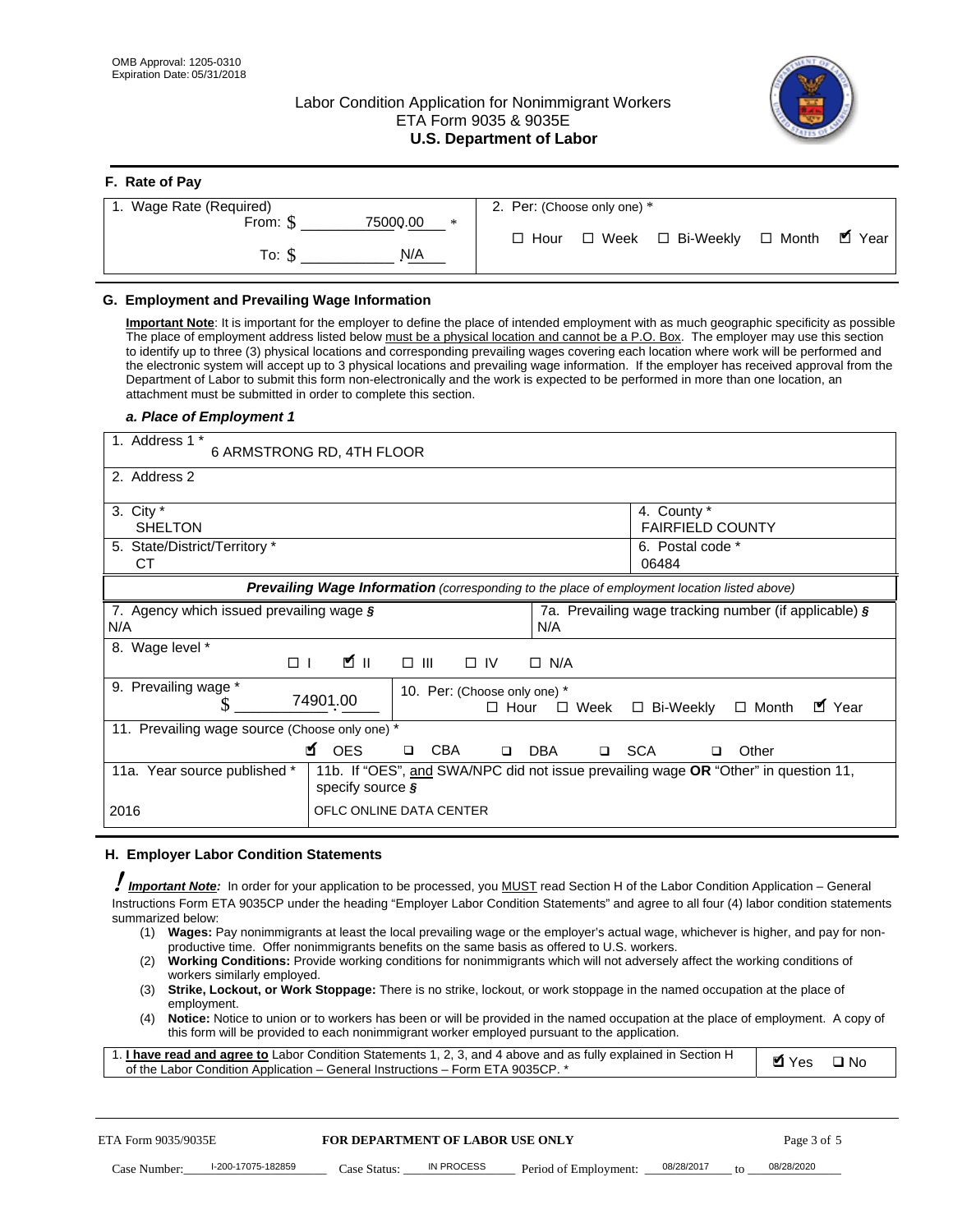

### **I. Additional Employer Labor Condition Statements – H-1B Employers ONLY**

!**Important Note***:* In order for your H-1B application to be processed, you MUST read Section I – Subsection 1 of the Labor Condition Application – General Instructions Form ETA 9035CP under the heading "Additional Employer Labor Condition Statements" and answer the questions below.

#### *a. Subsection 1*

| 1. Is the employer H-1B dependent? $\S$                                                                                                                                                                                                 | Myes                                          | $\Box$ No              |  |
|-----------------------------------------------------------------------------------------------------------------------------------------------------------------------------------------------------------------------------------------|-----------------------------------------------|------------------------|--|
| 2. Is the employer a willful violator? $\frac{1}{2}$                                                                                                                                                                                    | $\Box$ Yes                                    | <b>M</b> <sub>No</sub> |  |
| 3. If "Yes" is marked in questions 1.1 and/or 1.2, you must answer "Yes" or "No" regarding whether the<br>employer will use this application ONLY to support H-1B petitions or extensions of status for exempt H-1B<br>nonimmigrants? § | $\blacksquare$ Yes $\square$ No $\square$ N/A |                        |  |

**If you marked "Yes" to questions I.1 and/or I.2 and "No" to question I.3, you MUST read Section I – Subsection 2 of the Labor Condition Application – General Instructions Form ETA 9035CP under the heading "Additional Employer Labor Condition Statements" and indicate your agreement to all three (3) additional statements summarized below.** 

#### *b. Subsection 2*

- A. **Displacement:** Non-displacement of the U.S. workers in the employer's workforce
- B. **Secondary Displacement:** Non-displacement of U.S. workers in another employer's workforce; and
- C. **Recruitment and Hiring:** Recruitment of U.S. workers and hiring of U.S. workers applicant(s) who are equally or better qualified than the H-1B nonimmigrant(s).

| 4. I have read and agree to Additional Employer Labor Condition Statements A, B, and C above and as fully                  |      |
|----------------------------------------------------------------------------------------------------------------------------|------|
| explained in Section I – Subsections 1 and 2 of the Labor Condition Application – General Instructions Form ETA $\Box$ Yes | ∩ Nח |
| 9035CP. $\delta$                                                                                                           |      |

# **J. Public Disclosure Information**

!**Important Note***:* You must select from the options listed in this Section.

| Public disclosure information will be kept at: * | Employer's principal place of business<br>$\Box$ Place of employment |
|--------------------------------------------------|----------------------------------------------------------------------|
|--------------------------------------------------|----------------------------------------------------------------------|

#### **K. Declaration of Employer**

*By signing this form, I, on behalf of the employer, attest that the information and labor condition statements provided are true and accurate;*  that I have read sections H and I of the Labor Condition Application – General Instructions Form ETA 9035CP, and that I agree to comply with *the Labor Condition Statements as set forth in the Labor Condition Application – General Instructions Form ETA 9035CP and with the Department of Labor regulations (20 CFR part 655, Subparts H and I). I agree to make this application, supporting documentation, and other records available to officials of the Department of Labor upon request during any investigation under the Immigration and Nationality Act. Making fraudulent representations on this Form can lead to civil or criminal action under 18 U.S.C. 1001, 18 U.S.C. 1546, or other provisions of law.* 

| 1. Last (family) name of hiring or designated official * | 2. First (given) name of hiring or designated official * |                                 | 3. Middle initial * |
|----------------------------------------------------------|----------------------------------------------------------|---------------------------------|---------------------|
| <b>VIDYADHARAN</b>                                       | <b>SANJAY</b>                                            |                                 | <b>NA</b>           |
| 4. Hiring or designated official title *                 |                                                          |                                 |                     |
| <b>GENERAL COUNSEL</b>                                   |                                                          |                                 |                     |
| 5. Signature *                                           |                                                          | 6. Date signed *                |                     |
|                                                          |                                                          |                                 |                     |
|                                                          |                                                          |                                 |                     |
|                                                          |                                                          |                                 |                     |
|                                                          |                                                          |                                 |                     |
| ETA Form 9035/9035E                                      | FOR DEPARTMENT OF LABOR USE ONLY                         |                                 | Page 4 of 5         |
| I-200-17075-182859<br>Case Number<br>Case Status:        | IN PROCESS<br>Period of Employment:                      | 08/28/2017<br>$\mathsf{t} \cap$ | 08/28/2020          |